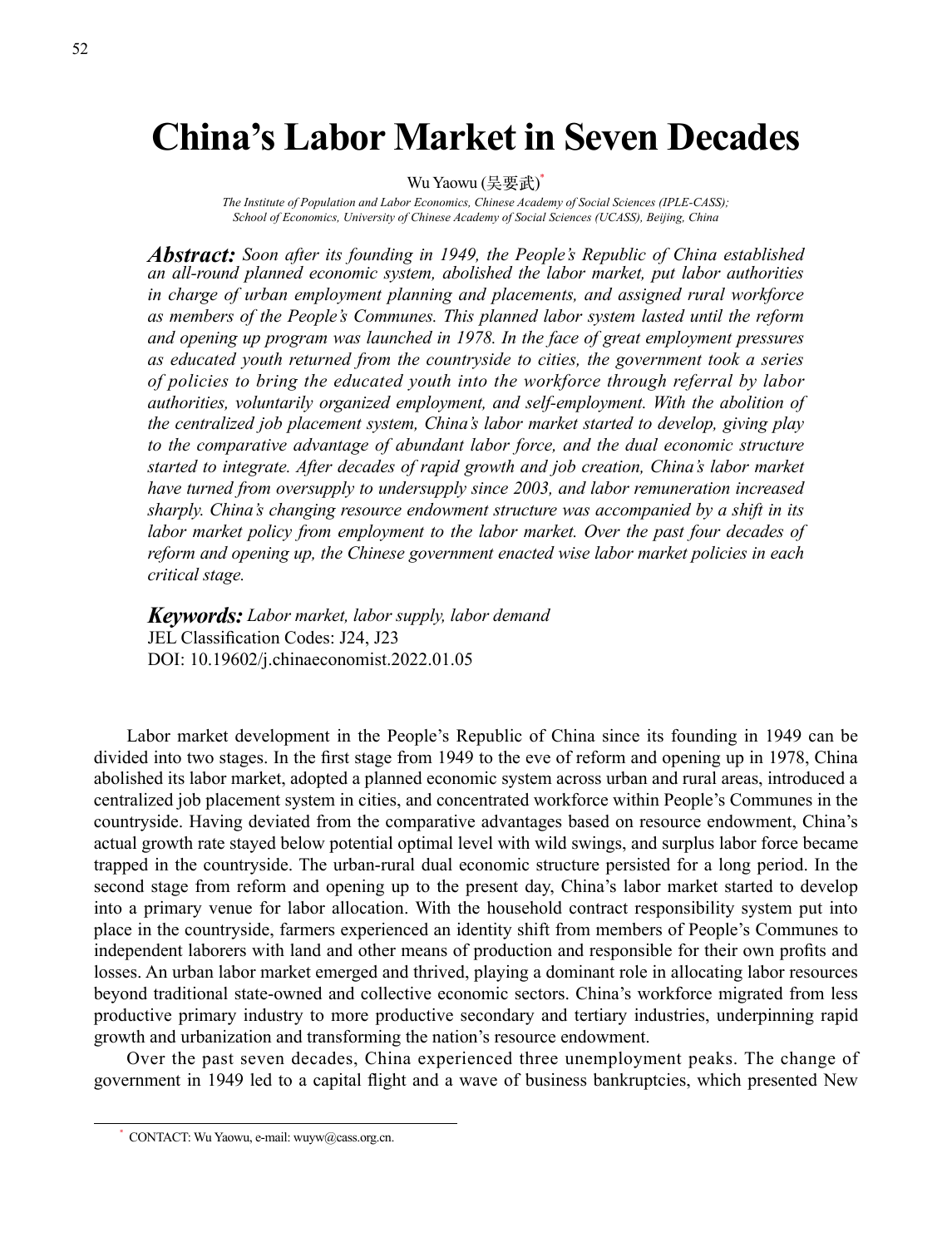China its first wave of joblessness. At the dawn of reform and opening up after 1978, the return of 16 million educated youth to cities brought the second wave of joblessness. Faced with unemployment pressures, the Chinese government adopted the "three combinations" policy and re-opened the labor market as an alternative to the centralized job placements. Rapid economic growth and urbanization created plentiful non-farm jobs and transformed the employment system into one featuring two-way choice between job-seekers and employers. During the reform of state-owned enterprises (SOEs) launched by the Chinese government from 1998 to 2002, layoffs from SOEs and collective enterprises led to the third wave of unemployment. Market-oriented reforms, accession to the WTO and college enrolment expansion, among other correct decisions, have reversed labor supply and demand, as evidenced in the rapid wage growth. Labor authorities have followed market changes by introducing a succession of laws and regulations to support labor market formalization and raise the minimum wage.

As China enters into the upper-middle-income stage, its resource endowment significantly differs from the beginning of reform and opening up. However, the urban-rural dual economic structure remains, the household registration (*hukou*) and its associated welfare system have yet to be abolished, and the smallholder system continues to impede labor migration from the countryside. Hence, China's labor market is constrained with the old system while facing new problems and contradictions, and remains in the process of adjustment and reform. This paper observes China's changing labor market over the past seven decades from two dimensions: first, a description of labor market changes; second, an analysis of government-market relationship and policies designed and implemented in various stages. Due to the long time span, this paper illustrates labor market data primarily with graphics.

## **1. From the Founding of People's Republic of China to Reform and Opening up (1949-1978)**

#### **1.1 Establishment of the Planned Economic System**

The founding of the People's Republic of China put an end to China's century of turmoil and achieved national unification and the integrity of sovereignty. Amid business bankruptcies and a capital flight due to change of government, the nascent government was faced with a severe unemployment problem. The government adopted the principle to "develop production, prosper the economy, balance the private and public sectors of economy, and benefit both workers and capitalists". After a brief period of economic recovery, the government swiftly ended economic turmoil and high unemployment rate, ushering in an era of peaceful development. The Chinese government followed a path of economic catch-up. Following the paradigm of the Soviet Union's planned system, China designed and developed a stringent system of "centralized procurement and distribution, household registration, and People's Communes" from 1953 to 1958, bringing capital, land and labor resources into the government hand (Lin, *et al.*, 1994). Given the scarce capital and abundant labor force at the time, prioritizing heavy industries deviated from China's comparative advantage. As a result, China's actual growth stayed below potential growth rate, creating scarce non-farm jobs and hefty employment burdens. As early as in 1957, Prof. Ma Yanchu discovered a contradiction between the development of heavy industries and job creation. Based on such constraints as consumption and employment, he called for controlling population growth to meet the needs of China's industrialization (Ma, 1997).

Under the planned economic system, SOEs were less motivated and productive. Despite the government-mandated low-wage system, it was challenging for China to achieve industrialization with limited surpluses created by SOEs. Early-stage industrial development relied on the price scissors between industrial and agricultural goods, which allowed for the extraction of rural surpluses. Incentives and efficiency were also lacking within the People's Communes. Despite government efforts to introduce and widely adopt agricultural technologies, growth in grain output was slow and barely caught up with population growth. Little improvement was made in the living standards of urban and rural residents.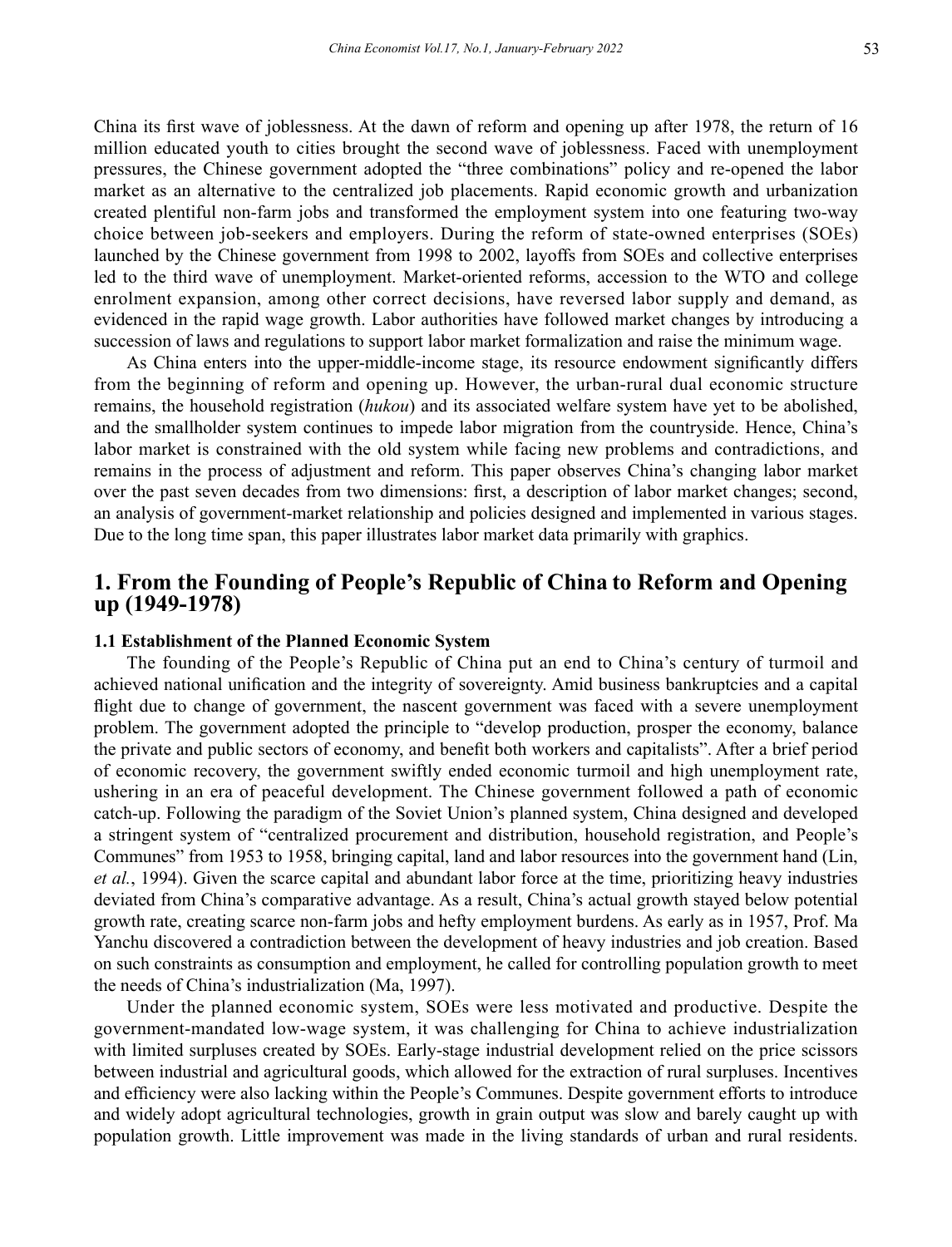The annual salary of urban employees averaged only 576 yuan in 1977 - even less than the 624 yuan in 1957.<sup>1</sup> Rural living standards were even worse in the countryside, where per capita income barely budged from the 1950s to the 1970s. China's per capita energy intake only met the United Nations minimum average requirement of 2,100 calories per day, which is "the most saddening" (Huang *et al*., 2009).

Despite the limited level of economic development, urban-rural and regional gaps existed and would stimulate population migration. In curbing the potential shocks of population flow to economic planning, the government enacted the *Household Registration Regulations* in 1958 to strictly maintain the urbanrural dual structure. While modern industries and services in cities created few jobs, most labor force became trapped in the countryside as surplus labor force with zero or negative marginal output ( Lewis, 1989). In cities, labor authorities and employers adopted a centralized labor allocation and management system. The government practiced "centralized job placements" and a low-wage policy (Dai and Yang, 1991). Urban and rural labor participation rates were high, and women's labor participation rate, in particular, was far higher than that of their peers in developed countries (Wu, 2015). Under the low-wage system, a husband could not earn a sufficient salary or "work points" to support his family.

In other developing countries, informal employment widely existed in cities. But in Chinese cities, individual merchants and laborers had vanished. Not only did urban households live on meagre incomes, but daily services were lacking and inaccessible. Although the market was prohibited under the planned economy, people with connections exchanged public or private resources in black markets, where transactions still occurred to meet people's desire to better themselves.<sup>2</sup> Black markets eluded government crackdowns; small volumes of trade in goods and services still occurred as a grey area in cities (Kornai, 1986).

Labor market was also absent in the countryside. While the People's Communes took control of all rural workforce and means of agricultural production, the communes could not make use of such labor force, whose marginal output was close to zero. Only a few rural production brigades had built small factories that employed surplus labor in non-farm production. Like other community members, those factory workers received "work points" rather than monetary compensation. According to Smith (2012), the starting point of economic growth is agricultural and productivity improvement that yields more food to support the migration of labor force to industrial and commercial sectors. Without sufficient incentives, the communes could not boost productivity despite increasing investments in pesticides, chemical fertilizers and irrigation. China's countryside and agriculture remained extremely impoverished.

#### **1.2 Few Jobs Created by Heavy Industries**

Heavy industries are capital-intensive and require fewer workers. When capital was scarce, job creation became elusive. From 1958 to 1977, the Chinese government attempted to expedite industrialization and create more non-farm jobs but all in vain. In 1958, the government recruited rural labor force in urban industrial and commercial sectors but was forced to send them back to the countryside during the subsequent "three years of hardship," as shown in Figure 1. Since 1968, the government sent the "educated youth" in cities down to the countryside. A serious crisis emerged: The planned economic system, along with the strategy of prioritizing heavy industries, did little to create non-farm jobs and support the artificially suppressed urbanization rate. As shown in Figure 1, in 1961-

<sup>1</sup> Source: *China Compendium of Statistics 1949-2004*, http://www.stats.gov.cn/ztjc/ztsj/201502/P020150212308266514561.pdf.

<sup>&</sup>lt;sup>2</sup> Shortage and planned allocation of resources have evolved into a "power-connections" culture, which became a barrier to market development in China's three northeastern provinces. Despite an improving external environment, vigorous relief from the central government and assistance from southern and eastern coastal provinces since 2003, the three northeastern provinces were unable to escape this trap. Amid China's slowing economic growth since 2012, the three northeastern provinces struggled to cope due to slow market development, uniform economic structure, and poor risk resiliency.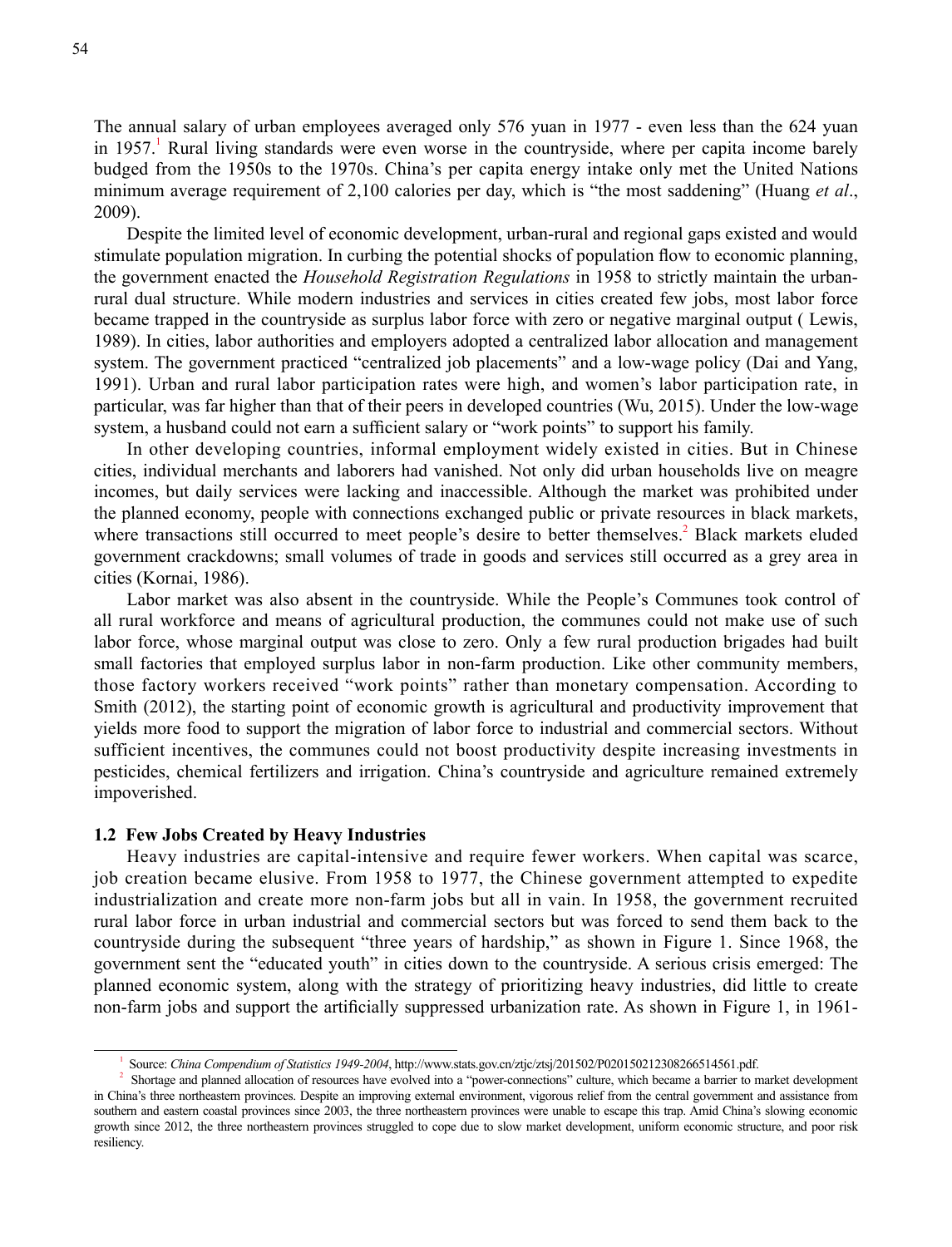

of the National Bureau of Statistics (NBS) http://data.stats.gov.cn/easyquery.htm?cn=C01.

1977, urban employment as a share of China's total employment was almost identical with the share of non-farm employment. That is to say, the countryside barely had any opportunity to create non-farm jobs.

#### **1.3 Embryonic Development of Labor Market in the Countryside**

Inefficiency and chronic poverty under the planned economy set the scene for labor market development since the seeds for transaction still existed. Even during the Cultural Revolution when the government vowed to "cut the tail of capitalism", it could not prevent farmers from planting crops and raising livestock of their choosing, abolish rural fairs, or ban farmers from exchanging eggs for salt. In 1962, rural households were allowed to retain small private plots to cope with famine, which proved to be effective. This attempt, though abolished soon after it was introduced, shed light on the future direction of China's hungry countryside: Where there is a market, there are incentives to escape hunger.

## **2. Labor Market Development since Reform and Opening up (1978-1991)**

#### **2.1 Emergence of Urban Labor Market**

Since the reform and opening up program was adopted in 1978, the Chinese government found that the lack of certain household commodities and services that the state sector of the economy could not provide created room for the private sector and labor market to flourish. In 1979, some 16 million educated youth sent to the countryside started to return to cities, creating huge pressures to China's urban job market of only 95 million people. The central government enacted a "three combinations" policy<sup>3</sup>, allowing job-awaiting youth to fend for themselves by starting individual businesses or seeking flexible employment. While the "three combinations" policy offered little attraction to educated youth to work in the informal sector where wage and welfare were unattractive compared with the formal sector, it allowed rural workforce to seek jobs and run businesses in cities.

<sup>3 &</sup>quot;Three combinations" refer to the combinations of job referral by labor authorities, voluntarily organized employment and self-employment. This policy was put forth by the Employment Work Conference of the CPC Central Committee and the State Council in August 1980. Job referral by labor authorities refers to referral to job assignments at SOEs or collective enterprises; voluntarily organized employment means more flexible collective economy; self-employment normally refers to individual businesses or self-employed workers. This policy marked the beginning of an end of the traditional centralized job placement system.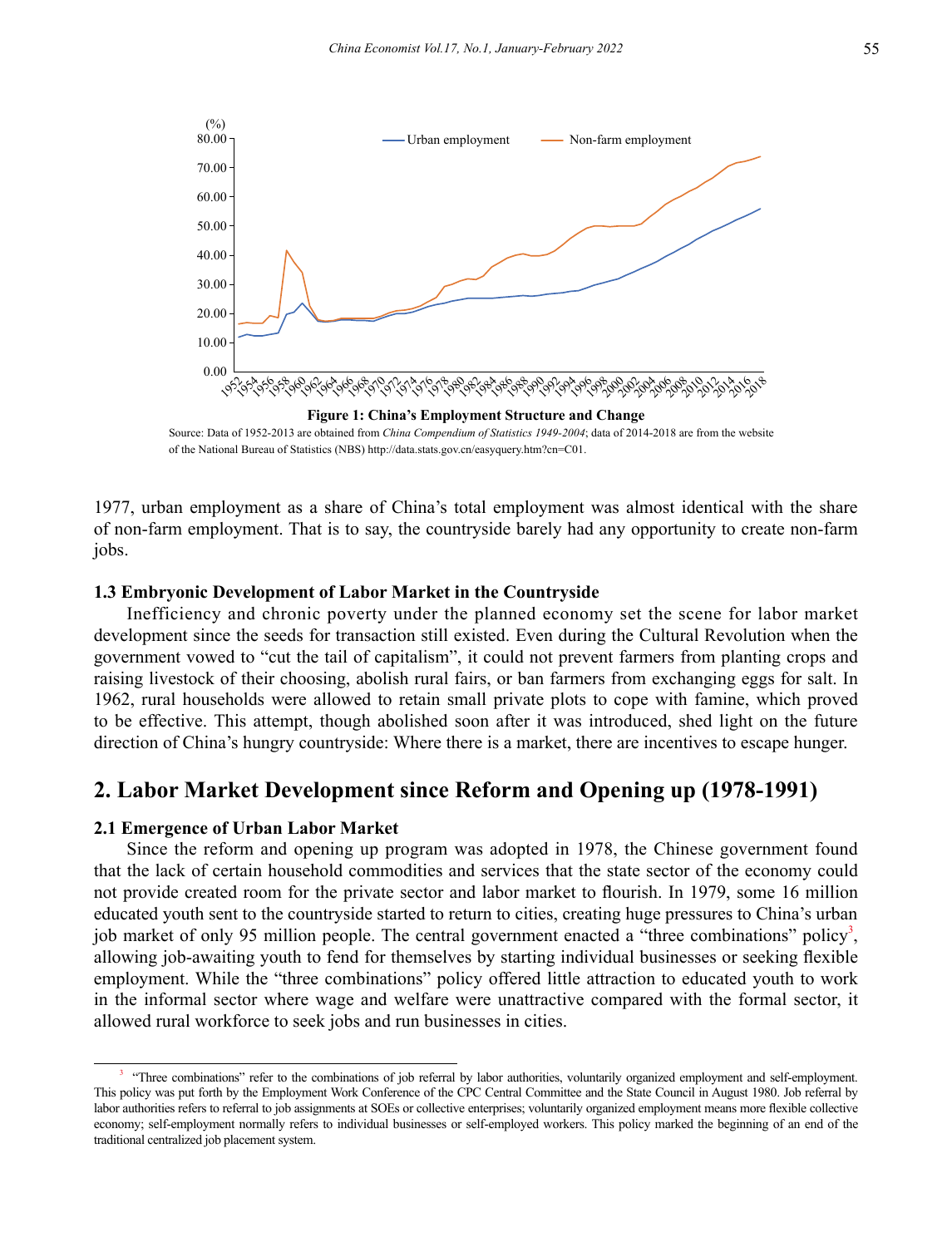In the face of competition from township enterprises, state-owned enterprises (SOEs) implemented the "labor contract system" as a departure from their permanent employment system. By June 1990, contract employees of enterprises owned by the whole people reached 12.10 million, accounting for 12% of their total workforce, and contract employees of collective enterprises reached 3.7 million, accounting for 10% of their total workforce (Dai and Yang, 1991). When the labor market emerged, SOEs took the initiative to hire cheap labor, resulting in a sharp increase of "unscheduled recruitment" and "temporary workers". The government also took swift response to reform the inflexible job policy.

#### **2.2 Migration of Rural Labor**

With the nationwide implementation of the household contract responsibility system, farmers became independent laborers responsible for their own profits and losses. This change led to gains in productivity and surplus agricultural produce, allowing more labor force to be freed from the farming sector. As shown in Figure 1, China's non-farm employment jumped from 25.5% to 29.5% of the total in 1978 and continued to increase sharply thereafter. In 1983, the government started to allow farmers to participate in long-range transportation and sales of agricultural produce, so that rural workforce could be registered as "households with self-supplied grains" and stay in cities. In 1988, China implemented the personal identification system across urban and rural areas, which further facilitated the migration of rural population.

Labor market development is propelled by the transactions of market participants. In 1984, the *People's Daily* published a report on the employment relationship between farmer households and numerous workers hired to assist in crop harvesting in Yunnan Province. Such labor transactions were considered by academics at the time as "balancing surplus with deficiency" in the labor market (Liu, 1984). Regional imbalances of China's economy started to attract labor flow. In 1986, labor force migrated from Xinxian County of Henan Province made up 23% of the county's total workforce (Wang, 1987). Emerging township enterprises in the coastal regions of eastern China became key drivers of job and income growth. With modest levels of technology, township enterprises attracted not only rural surplus labor but knowledge and technical workers from urban SOEs to join them while retaining their unpaid job positions at SOEs or as "Sunday engineers". Human capital helped township enterprises improve technology and thrive (Wu and Li, 1988).



Source: Data of 1952-2013 are obtained from the *China Compendium of Statistics 1949-2004*; Data of 2014-2018 are from the website of the National Bureau of Statistics (NBS) http://data.stats.gov.cn/easyquery.htm?cn=C01.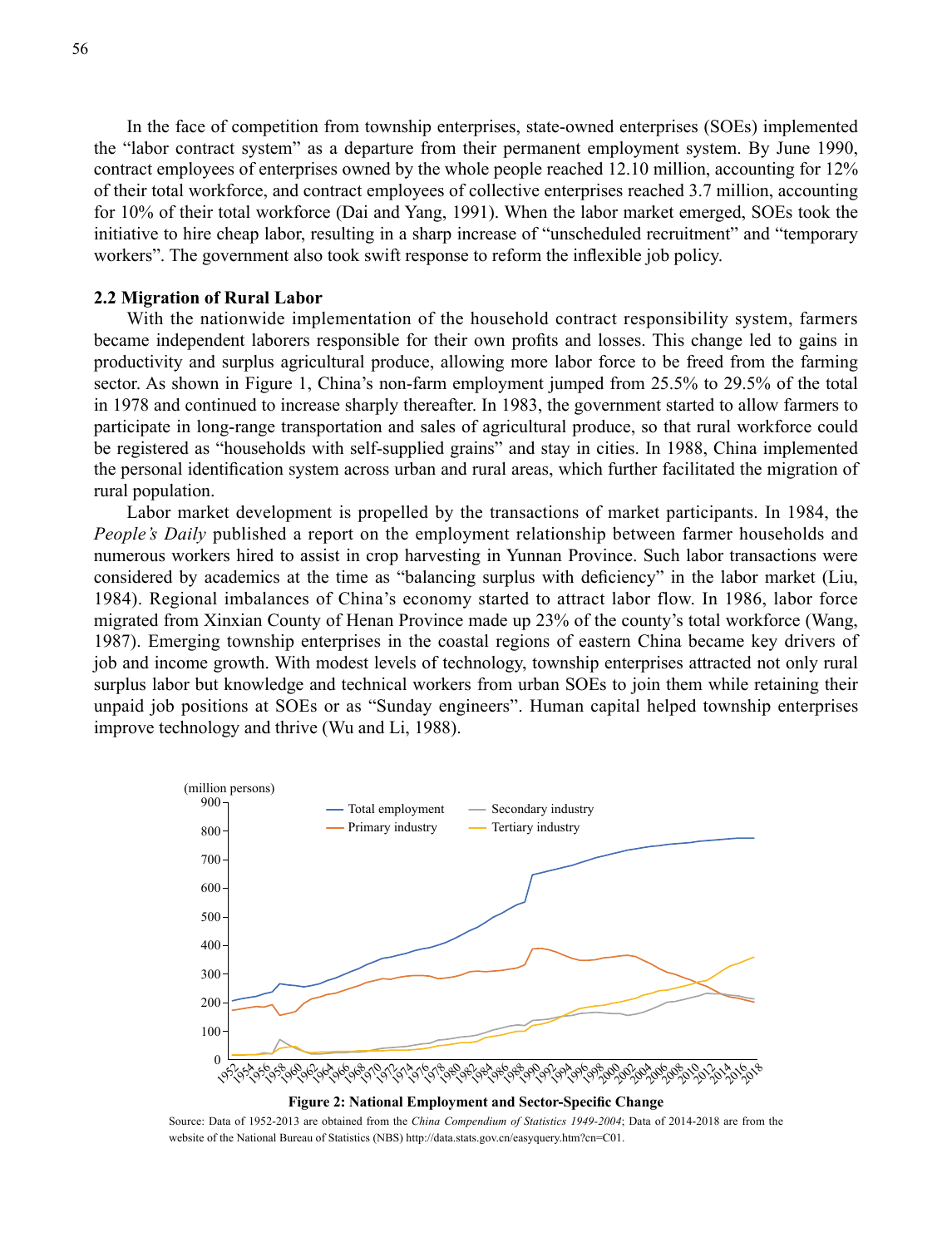When the policy of restricting labor flow started to relax, "individual industrial and commercial households" emerged on the urban and rural economic stage as vibrant market entities. Throughout the 1980s, individual industrial and commercial households multiplied in large numbers, and some of them grew into what later became known as "private enterprises". As shown in Figure 2, the secondary and tertiary sectors as a share of China's total employment started to exceed the share of urban employment in total employment, indicating a sharp increase in rural non-farm employment.

#### **2.3 Beginning of Labor Market Development: a Human Capital Perspective**

The size and quality of population comprise a country's human capital reserves. Since the founding of New China in 1949, the Chinese government has attached great importance to education for urban and rural youth. The average length of education for urban and rural working-age population (16-60 years) was 5.7 years<sup>4</sup>, equivalent to graduation from primary school. The limited level of education among working-age population and modest return on education meant inefficient use of human capital (Naughton, 2016). Rising return on education amid labor market development incentivized urban and rural households to invest in education. With the enactment of the one-child policy, urban households raised fewer children but focused more on quality. In 1986, the Chinese government enacted the *Law on Compulsory Education* to universalize primary school education, which had far-reaching effects on labor force quality and human capital structure.

#### **2.4 Adjustment of Labor Market Policy**

Recruitment of contractors and temporary workers by urban SOEs marks a departure from the traditional employment system. With a view to regulating such labor relationships, the Chinese government enacted *Interim Regulations on the Implementation of Labor Contract System for Staterun Enterprises* in July 1986 and resumed the labor arbitration system. In September 1990, the then Ministry of Personnel released *Interim Regulations on the Resignation of Professional Technicians and Managerial Personnel of Enterprises Owned by the Whole People*, which formed the legal basis for regulating labor relationships and created conditions for the flow of human resources.

Reform of the labor market system follows a "double track" strategy. SOEs started to increase the proportion of contract workers, breaking away from the centralized job placement system. Colleges and technical secondary schools also set out to reform their recruitment and employment systems. In 1988, Guangdong Province carried out a pilot reform program for provincially-administered colleges. "Colleges charge tuitions and graduates are recommended or directed for job assignments and recruited on the basis of their merits" (Yang and Yao, 2009). This pilot program broke away from the centralized job placement system. In 1989, the central government enacted a "two-way selection" policy, encouraging graduates to seek jobs and employers to recruit graduates based on their merits. The "two-way selection" policy became accepted by most colleges, giving rise to a job market for college graduates.

From 1978 to 1991, China's urban labor market started to develop at a modest pace. As the biggest highlight of this stage, China implemented the rural household contract responsibility system to boost agricultural productivity, putting an end to hunger and defying the Malthusian trap. Since the focus of reform was shifted to cities in 1984, SOE reform received broad public attention but made not much progress. Meanwhile, township enterprises emerged as major employers in the labor market. Jobs created by township enterprises increased from 28 million in 1978 to 70 million in 1985 and 123 million in 1993. Deng Xiaoping praised township enterprises as making up half of the national economy, recognizing them as a great creation by the Chinese people for which the "central government should not take credit". As China's economic growth fell to 4% in 1989-1991, Deng Xiaoping made his famous

<sup>4</sup> Calculated according to the Third Demographic Census data in 1982.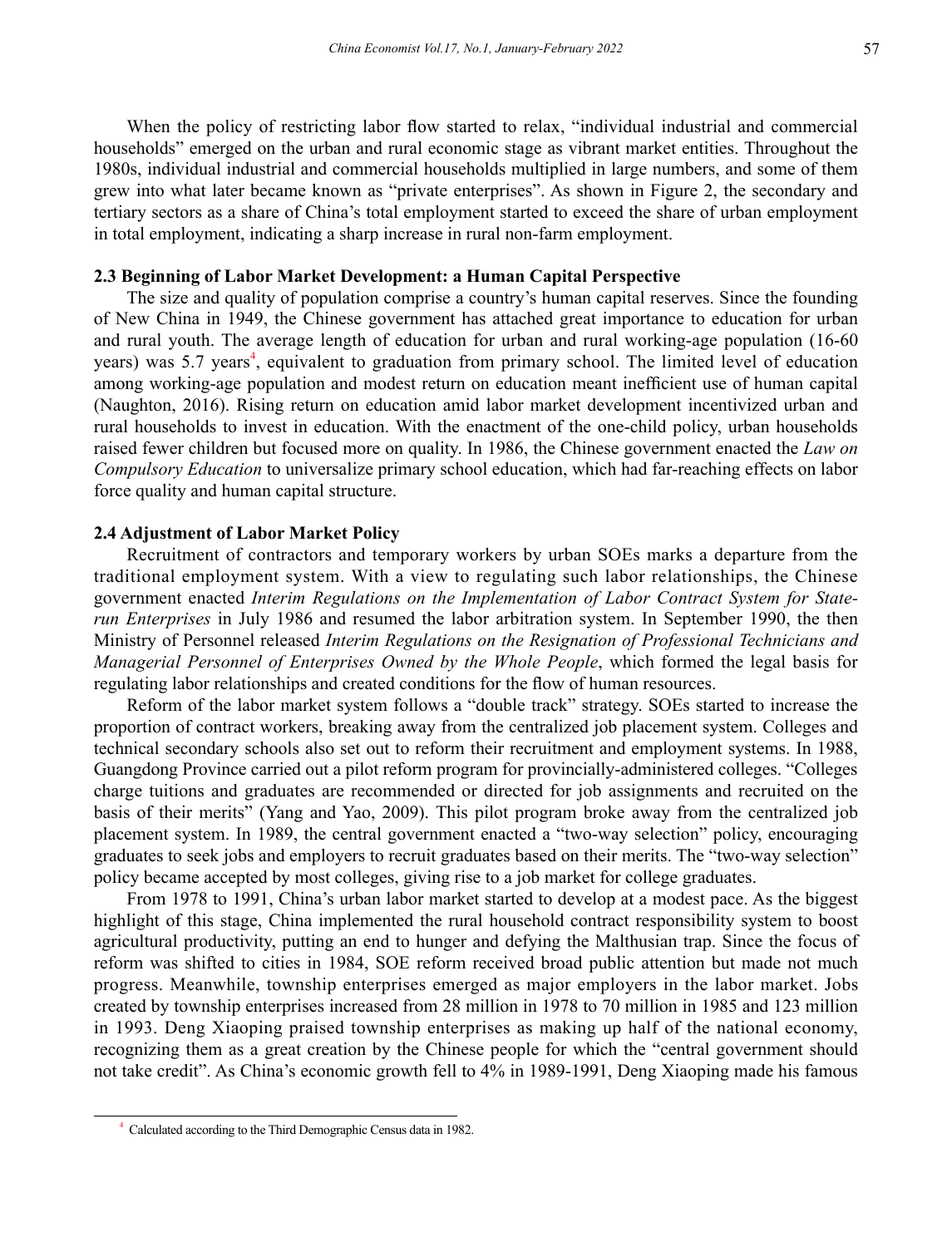speeches during his tour to southern China as a showdown to conservative forces who stood in the way of reform and opening up, sending a clear message that economic growth rate should be shored up to 10% instead of lingering at 4%.

## **3. Rapid Development of Urban Labor Market (1992-2002)**

#### **3.1 Thriving Urban Labor Market**

The principles laid out by Deng Xiaoping in his speeches during his tour to southern China were adopted at the  $14<sup>th</sup>$  CPC National Congress (October 1992), which established the direction of socialist market economic reforms, broke through theoretical and policy taboos, and took steps to foster an urban labor market. Flourishing private economy not only jumpstarted economic growth and increased market supply, but also created numerous jobs in the private sector. Facing competition from the private sector, state-owned and collective enterprises ran into trouble and had to lay off workers. As can be seen from job data from labor authorities, SOE employment peaked at 112.61 million in 1995, and employment in collective enterprises peaked in 1991, as shown in Figure 3.

In the face of mounting SOE losses, the Chinese government initially offered fiscal allowances before directing state-owned banks to lend to SOEs. The launch of stock markets after the mid-1980s provided SOEs an avenue to raise capital. Yet none of those attempts helped SOEs turn a profit. Growing SOE losses became a heavy burden on government coffers, and the accumulation of non-performing loans (NPLs) brought huge risks to the banking system. Employment in SOEs and collective enterprises as a share of national total employment took a dive. Yet the private economy created more non-farm jobs to compensate for job cuts from SOEs and collective enterprises. As a result, urban non-farm employment increased from 178.61 million people in 1992 to 216.16 million people in 1998, up more than 6 million people on an annual average basis (Figure 1).

#### **3.2 SOE Reform Expedited Labor Market Development**

Amid the Asian Financial Crisis of 1997, the Chinese government decided to advance SOE reform to keep financial risk at bay. From 1998 to 2002, SOE employment fell by some 60 million, which was equivalent to 40% of total employment in urban entities. On one hand, the government offered social



Source: Data of 1952-2013 are obtained based on the *China Compendium of Statistics 1949-2004*; data of 2014-2018 are from the website of the National Bureau of Statistics (NBS) http://data.stats.gov.cn/easyquery.htm?cn=C01.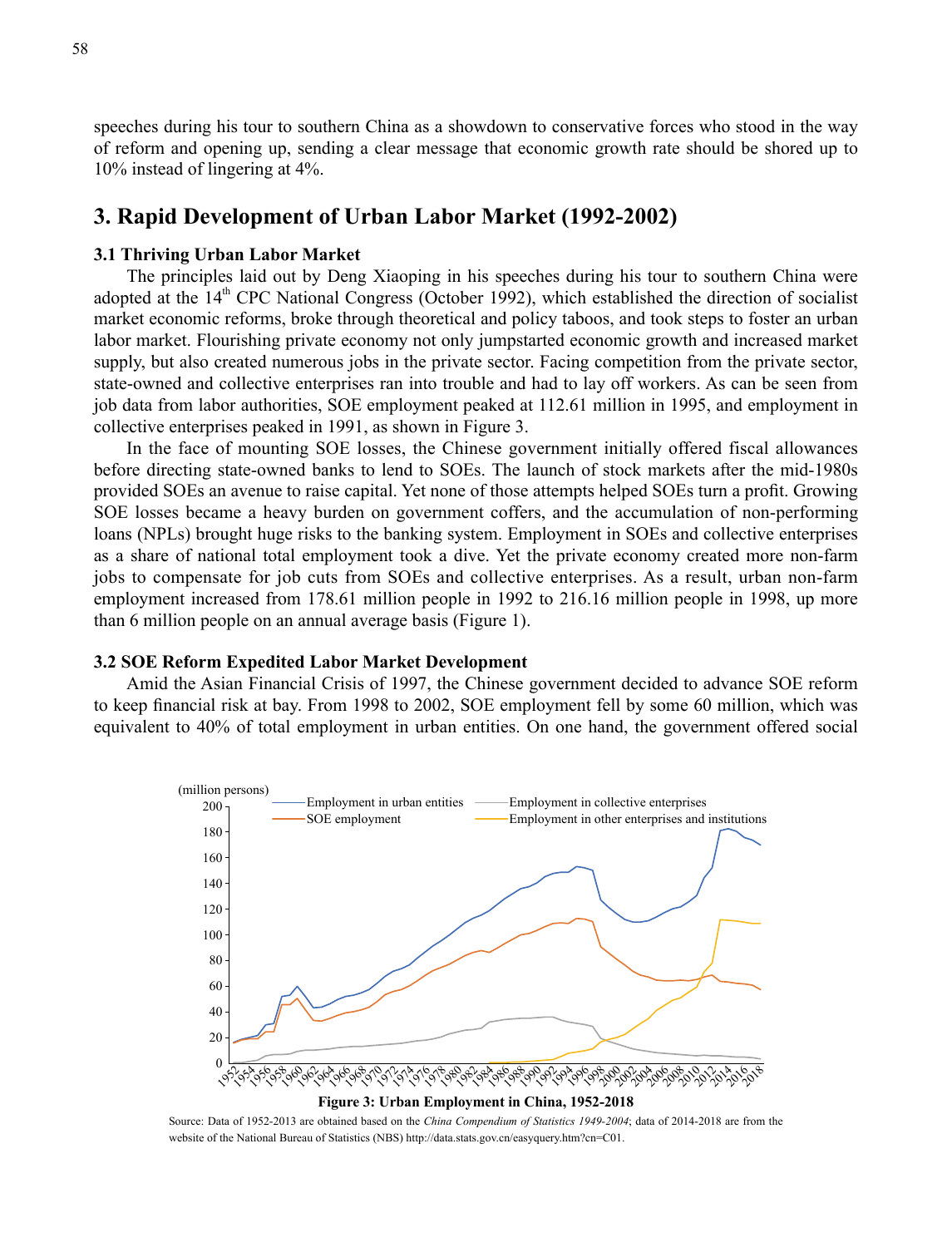protection for laid-off workers beyond a certain age; on the other hand, it encouraged young laidoff workers to get re-employed in the job market. According to labor authorities, two thirds of laidoff workers managed to get re-employed. By 2002, state sector employment (including employees of public institutions) decreased to 71.63 million, down 41 million from 1995; employment in collective enterprises fell to 11.22 million, down 25.06 million from 1991.

The old industrial bases built under the planned system suffered the most and recovered from layoffs more slowly. Employment pressures were highest in the three northeastern provinces, Tianjin Municipality and Chongqing Municipality. According to the Fifth Demographic Census in 2000, unemployment rate exceeded 10% in most of those old industrial bases and even 15% in resource-reliant cities of the three northeastern provinces (Cai and Wu, 2005). Urban employment rate fell sharply due to job scarcity. Unemployment shocks caused pain to laid-off workers and their families, but the reemployment of laid-off workers improved labor allocation efficiency and contributed to labor market development.

As an old industrial base, Shanghai also suffered severe shocks with a joblessness rate beyond 10% in 2000. Yet Shanghai's private economy thrived under market-oriented reforms, creating jobs to laidoff workers. With modest shares of the state sector of the economy, Guangdong, Fujian, Zhejiang and Jiangsu provinces stayed at the forefront of reform and were more resilient in this round of shocks. Private economy in eastern provinces not only absorbed local laid-off workers, but created jobs for those from elsewhere and rural migrants from central and western regions.

#### **3.3 Massive Job Opportunities Created by Private Economy**

In 2002, China's urban employment rose to 251.59 million, up 35.43 million from 1998. Despite massive job pressures during the five years, urban employment continued to register a net growth above seven million people each year after compensating for job losses from SOE reform. Figure 1 shows that during 1998-2002, China's non-farm employment as a share of total employment stayed at 50%. The underlying fact is that non-farm jobs could accommodate only part of the new workforce, forcing the rest to enter the primary industry. After challenging times of SOE reform, large swathes of new workforce entered the secondary and tertiary industries.

With incentives from rural land reform fully released and township enterprises experiencing slower growth in this period, rural residents had to migrate to cities for higher incomes from the urban job market. When jobs became scarce in cities, some municipal governments rushed to restrict the entry of rural migrant workers and prevent them from competing for jobs with urban residents (Cai, 2000). China's labor supply increased sharply during this period with over 20 million people joining the workforce each year, most of whom tried to enter the urban job market. Laid-off workers from SOEs and collective enterprises needed to get re-employed. Rural surplus labor also migrated to cities in search of jobs. These three sources of job seekers created huge pressures on the urban job market.

#### **3.4 Impact of College Enrolment Expansion on the Labor Market**

New labor force is one source of urban employment pressures. Longer education will delay the youth's entry into the labor market, which will both reduce employment pressure and improve workforce competence. In 1999, the central government decided to expand college enrolment. In the same year, China's college enrolment reached 1,596,000 students, up 512,000 from the previous year. By 2005, China's college enrolment (including junior college) exceeded five million; in 2008, this number surpassed six million.

The sharp increase in college graduates as a share of young population beefed up China's human capital and transformed workforce education structure: Young workers were generally better educated than their elder peers. Their graduation coincided with China's rapid economic growth since 2002, which led to a surge in demand for professional skills. Instead of adding to the unemployment rate, college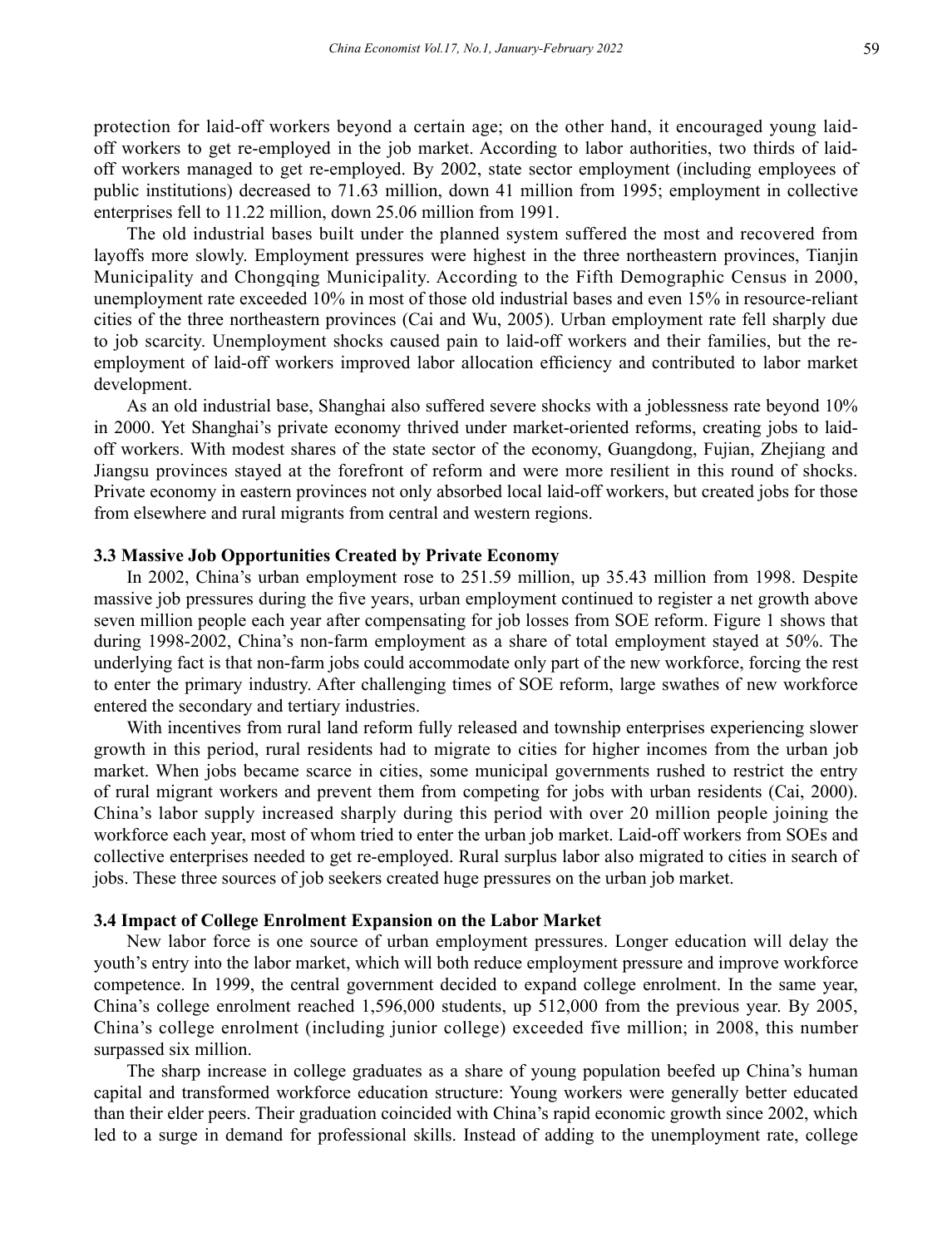enrolment expansion filled the skills gap and allowed graduates to earn more incomes.

#### **3.5 Labor Market Legislation and Social Protection System**

Once the direction for market-oriented reforms was determined, the goal of labor market policy became clear, i.e. to "reform labor system and develop a labor market step-by-step". As the private economy became a major employer, the Chinese government started to consider protecting workers' lawful rights and interests and enacted various labor laws, regulations and policies. In 1994, the Chinese government enacted the *Labor Law* to protect workers' lawful rights and interests and regulate labor relations. Back then, China's urban labor market was nascent, private enterprises remained small, and individual industrial and commercial businesses mainly hired family members. Most urban workers were employed by SOEs and collective enterprises that guaranteed lifelong employment known as "iron rice bowls". Therefore, this law had a limited social impact.

Development of the three protection lines. The SOE reform of 1998 created employment shocks that hastened the development of a social protection system. In 1996, Shanghai Municipality launched a re-employment center to protect the lives of affected workers and provide them with training and job referrals for re-employment.<sup>5</sup> This practice became emulated by other regions and turned into a national policy. A common practice is that the re-employment center offered laid-off workers from SOEs and collective enterprises subsistence protection for three years, and in case they failed to get re-employed in three years, such workers would be transferred to the unemployment insurance system and entitled to unemployment insurance for two years. Those who remained unemployed after the two-year period would be transferred to the subsistence protection system, the goal of which was to achieve universal coverage. In 2002, the central government declared the achievement of universal coverage of subsistence protection for all urban poor populations.

Reform of the employment system for college graduates also made steady progress. In 1993, the central government enacted the *Outline of China's Educational Reform and Development*, vowing to reform the "centralized job placement system" for college graduates. Except for a few governmentassigned job placements, most graduates would have to seek jobs for themselves. By 2000, two-way selection and independent job-seeking began to dominate. Market-based recruitment prompted colleges to adjust academic programs and curricula and improve teaching quality to meet market needs amid enrolment expansion, which accelerated higher education development. Rapid economic growth and increasing demand for professional skills provided a conducive market environment for reforming the employment system for college graduates.

## **4. Changing Labor Market Supply and Demand (2003-2012)**

#### **4.1 From Labor Oversupply to Labor Shortage**

The year 2003 marked a watershed from labor oversupply to labor shortage in China's labor market. On May 20, 2003, the *People's Daily* reported a spring-season labor shortage in Quanzhou City.<sup>6</sup> According to the Ministry of Labor, the labor demand and supply ratio in the fourth quarter of 2003 was 2.66:1 for Quanzhou City, meaning that each job applicant could choose from 2.66 job openings. In the spring of 2004, news about labor shortages spread from the Pearl River Delta, the Yangtze River Delta and southeastern region of Fujian Province. The research institution under the Ministry of Labor issued a report based on its site survey, claiming that the shortage of workers was "widespread" and the "shortage of ordinary workers at production lines" had "resulted from a rapid expansion of labor-intensive

<sup>5</sup> In July 1996, Shanghai established the first re-employment center for laid-off workers from the textiles and instrument and electronics sectors where the earliest consolidation occurred. See Barry Naughton: *The Chinese Economy: Transitions and Growth*, page 165.

<sup>6</sup> Quanzhou City reported the "shortage of 200,000 workers on April 8, see http://www.qzwb.com/gb/content/2003-04/08/content\_819558.htm.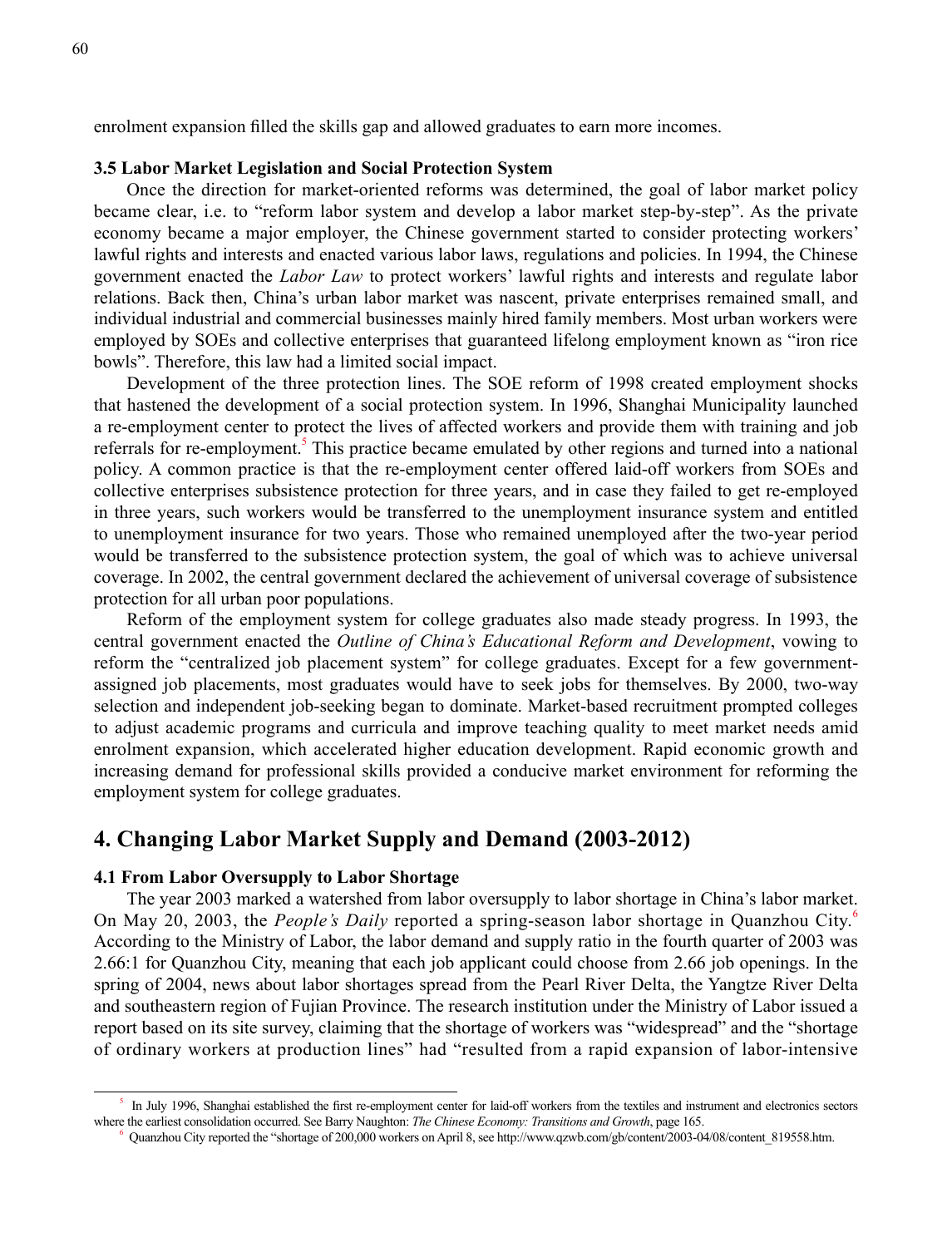enterprises." The report even suggested reassessing the size of rural surplus labor.

The period from 2003 to 2008 witnessed one of the highest growth rates of China's economy. As shown in Figure 2, employment in China's primary industry as a share of the total workforce started to drop rapidly in 2003, down a total of 160 million people by 2018. Since the 1980s, the effects of falling birth rate started to appear in China's labor market. Annual average growth in workforce decreased from over 14 million people in 1980-1989 to about 7.3 million people in 1991-2001. In 2002-2004, the annual increase of China's workforce averaged a mere 4.56 million to 5.28 million people. Then workforce growth continuously slowed, from 3.83 million in 2005 to 370,000 people in 2017. In contrast, labor demand grew swiftly. In 1998, urban labor workforce outpaced national workforce growth. In 2002, urban labor force growth exceeded ten million people, and this trend has persisted till this day.

Having noticed the changing labor market supply and demand, Cai (2005) ascribed the "labor shortage" since 2003 to a reversal of labor supply and demand stemming from long-term economic growth and demographic change, thus concluding that the "Lewis turning point" had arrived. This assessment was supported by many facts. According to labor demand monitoring data from human resources and social security authorities, an increasing proportion of enterprises had failed to recruit sufficient workers. Employers had to lure workers with higher wages, labor contracts and social insurance coverage, which reduced informal employment in the labor market (Wu *et al*., 2014).

China's surging labor demand since 2003 has outstripped growth in labor supply. In 2008, China's total rural migrant workers reached 225.42 million people; by 2018, rural migrant workers increased by 288.36 million people. Amid steadily rising wages in this period, growth in the number of rural migrants was slow and has in recent years stalled (Figure 4). On the other hand, direction in the flow of rural migrant workers also changed. In 2018, there were 115.70 million intra-provincial rural migrant workers, accounting for a rising share of total rural workers, and cross-provincial rural migrant workers stood at 135.06 million, down 2.04 million. After the Lewis turning point, labor migration from traditional sectors to modern sectors is projected to slow, and this theoretical expectation generally chimes with empirical facts.





Source: *Report on the Monitoring and Survey of Rural Migrant Workers* by the National Bureau of Statistics (NBS). <sup>7</sup>

<sup>7</sup> *Report on the Monitoring and Survey of Rural Migrant Workers* is from the following websites: http://www.stats.gov.cn/ztjc/ztfx/fxbg/201003/ t20100319\_16135.html; http://www.stats.gov.cn/tjsj/zxfb/201305/t20130527\_12978.html; http://www.stats.gov.cn/tjsj/zxfb/201504/t20150429\_797821. html; http://www.stats.gov.cn/tjsj/zxfb/201704/t20170428\_1489334.html; http://www.stats.gov.cn/tjsj/zxfb/201904/t20190429\_1662268.html.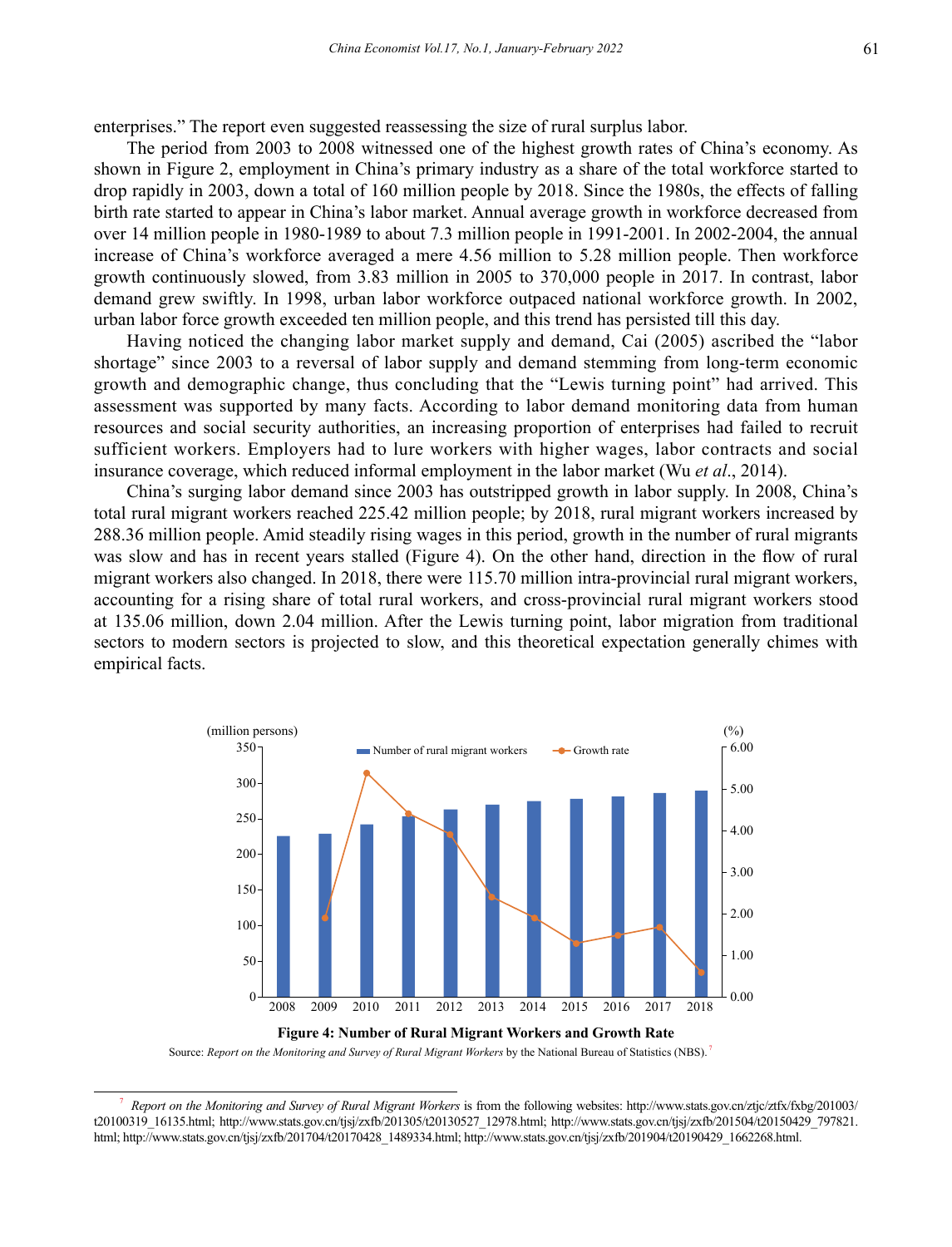#### **4.2 Rapid Increase in the Wage Level of Average Workers**

The labor shortage drove wage levels to rise steadily. Change in rural migrant workers' wage precisely captures change in labor supply and demand. Since the reform and opening up policy was enacted in 1978, wage growth for rural migrant workers had demonstrated a "reverse S-shaped path": Farmers' wages increased swiftly at the beginning of reform and opening up with monthly wage increasing from a few dozen yuan to 340 yuan in 1992; from 1995 to 2002, rural migrant workers' wage averaged 500~600 yuan; since 2003, rural migrant workers saw a rapid increase in their monthly wages, which came close to 1,800 yuan by 2010 (Lu, 2012).

Shortage of urban workforce and rising wage levels meant diminishing rural surplus workforce. The only way for urban enterprises to attract rural labor force was to raise their wages, which led to higher marginal cost of inter-sectoral labor transfer. When no more surplus labor is left in the countryside, capital starts to flow to the countryside for the development of land and other resources and recruitment of local workforce. Although the urban labor market still offers higher wages than in the countryside, urban and rural wages started to move in tandem - a sign of transition from a dual economy to a unitary economy.

The number of urban employees started to rebound from 109.70 million in 2003 to 182.78 million persons in 2014, and most of such growth owed to contributions from the private sector of the economy. See Figure 3.

#### **4.3 Falling Employment Rate of Working-age Population**

When urban and rural households earned more incomes and accumulated assets, their sources of income became diversified. Property income emerged as a key factor. Rising wage levels would influence how family members allocate their time between work and family chores, and the choice to stay home manifests in the falling employment rate of working-age populations. As shown in Table 1, the employment rate of people in the age group of 15 to 64 years stayed at around 85% before 1995 and fell to less than 81% in 2000. In 2015, it further declined to 70.71%. Women's employment rate fell more sharply from one of the highest in the world to the world average level. Employment rate of Chinese women dived in contrast to women's increasing employment rates in the developed world (Altonji and Blank, 1999; Goldin, 2006).

Since 2003, labor shortage has been a basic trend of China's labor market. While demographic change can be explained from the supply side, decreasing employment rate also warrants attention. Labor shortage brought growing pressures on enterprises, prompting them to adopt advanced technology

|      |       | -     | -<br>$\overline{\phantom{a}}$ |       |
|------|-------|-------|-------------------------------|-------|
| Year | City  | Town  | Countryside                   | Total |
| 1982 | 80.79 | 79.96 | 85.33                         | 84.41 |
| 1990 | 76.71 | 76.39 | 88.10                         | 85.34 |
| 1995 | 75.09 | 72.64 | 86.93                         | 84.80 |
| 2000 | 65.50 | 72.65 | 89.06                         | 80.74 |
| 2005 | 65.69 | 71.18 | 83.97                         | 76.27 |
| 2010 | 63.88 | 71.01 | 86.75                         | 76.35 |
| 2015 | 62.80 | 68.95 | 78.42                         | 70.71 |

| Table 1: China's Employment Rate across Regions (%) |  |  |
|-----------------------------------------------------|--|--|
|                                                     |  |  |

Source: Aggregated data of demographic census in 2010 and 1% population sample surveys in 1995 and 2015; microscopic data of demographic census in 1982, 1990 and 2000; 1% sample survey in 2005.

Note: Employment rate = Total employment / populations aged 15 to 64.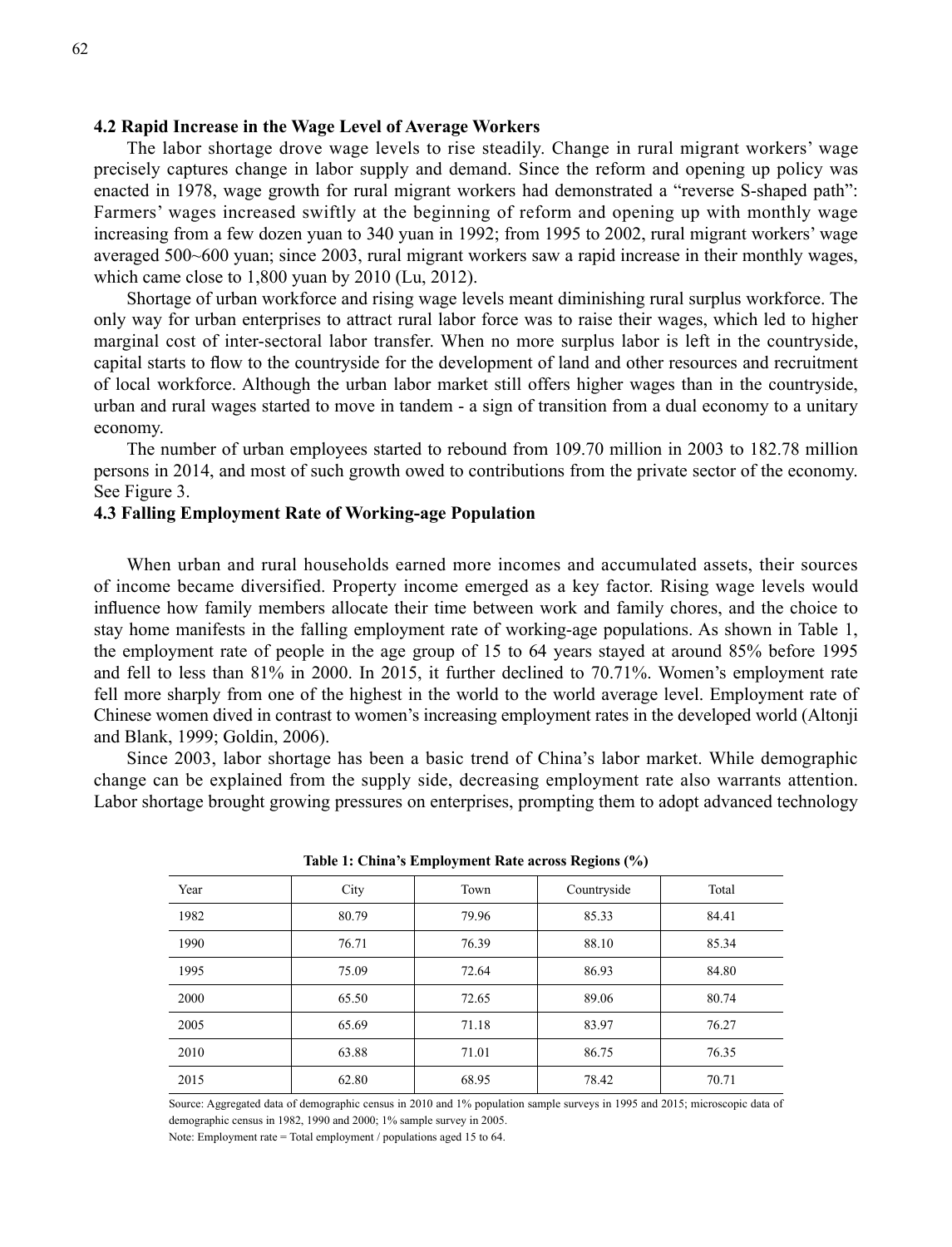and capital equipment to replace labor. The effects of labor shortage on China's macroeconomy will be long-term and profound.

#### **4.4 Proactive Employment Policy and the Formalization of Labor Market**

The government made a swift policy adjustment in response to changing labor market supply and demand by raising the minimum wage level and promoting labor market formalization. Since 2003, the minimum wage standards of each city and county have been raised almost every year. As of January 1, 2008, the *Labor Contract Law* was enacted to "protect the lawful rights and interests of workers and create and develop harmonious and stable labor relations". This law aroused intense controversies: Among the over 320 million urban workers, only 22% were employed by SOEs and collective enterprises while the majority were employed by private enterprises, most of which were in labor-intensive industries and extremely sensitive to wage changes and employment conditions. The new *Labor Contract Law* raised employment threshold and restricted employment flexibility, causing labor dispute cases to spike in the same year.<sup>8</sup> The subsequent *Social Insurance Law* enacted on October 28, 2010 raised labor cost for enterprises: The full payment of "five insurances and one fund"<sup>9</sup> was equivalent to 40% of a worker's actual wage. Written contracts and "five insurances and one fund" were symbols of formalization and expected by workers. Formal employment increased sharply even among rural migrant workers, who began to break through urban household registration barriers and integrate into cities.

In the government institutional reform of 2008, the Ministry of Personnel in charge of "officials and professional talents" under the planned system and the Ministry of Labor in charge of "workers and ordinary laborers" became consolidated into the "Ministry of Human Resources and Social Security", which marks a key step in integrating the fragmented labor force management system. At this stage, China's labor market system became established at the policy and legal levels.

## **5. China's Labor Market since 2013**

#### **5.1 Change in Labor Resource Endowment**

In 2014, China's junior college and undergraduate enrolment exceeded seven million students. In 2018, this number came close to eight million. In a matter of two decades, China's college enrolment jumped from one million to eight million. As can be seen from the 1% population sample survey data of 2015, over 50% of the cohort aged 20 received higher education, which is close to the level of developed countries. Compared with 1982, when only 1.15% of the cohort aged 20 had received college education, China's human resources endowment became completely different. The focus of government attention to employment issues shifted from rural migrant workers and the unemployed to college graduates. Quantitative pressures of labor market gave way to today's structural contradictions. It became more challenging to create suitable jobs for college-educated young workers. Technological upgrade became essential for businesses to afford higher wages for highly qualified professionals.

Capital- and technology-intensive industrial transition created more opportunities for highly qualified workers. Despite an increase in the supply of college graduates, their wage advantage increased relative to those with secondary education and below (Li, 2016). College graduates boasted a very high labor participation rate amid a very low unemployment rate. Moreover, most college graduates found

<sup>&</sup>lt;sup>8</sup> After 2000, China's labor arbitration authorities accepted an increasing number of labor complaints, up from 120,000 cases in 2000 to 325,600 cases in 2007, which spiked to 650,000 in 2008. After 2018, this number stayed in the range between 550,000 to 870,000 cases. Obviously, the surge in labor complaints was attributable to the enactment of the *Labor Contract Law*. See NBS website: "Handling of Labor Disputes" table (http://data.stats. gov.cn/easyquery.htm?cn=C01, accessed on February 28, 2020).

These referred to pension insurance, medical insurance, work injury insurance, unemployment insurance and maternity insurance, as well as the housing provident fund.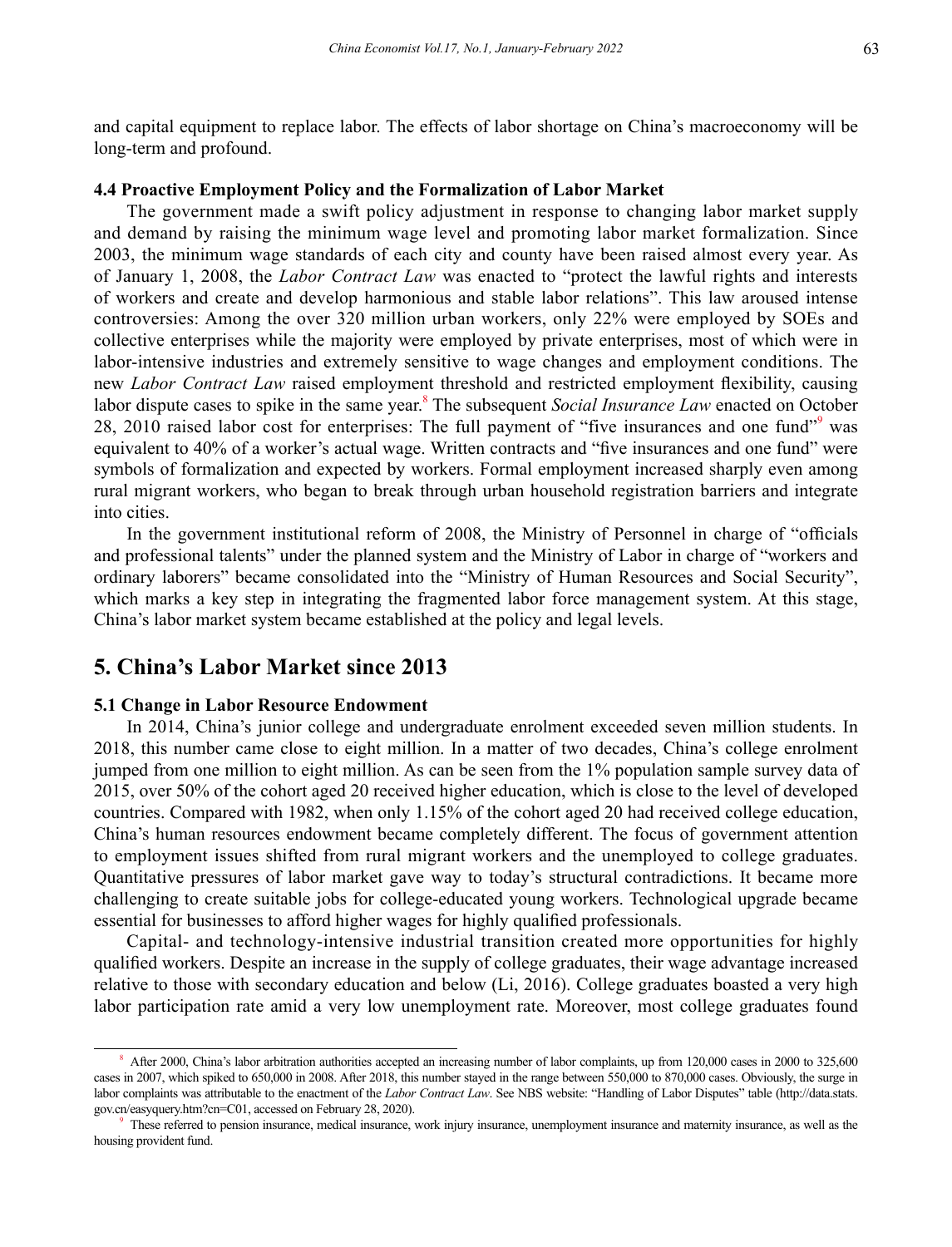jobs before or soon after graduation (Yue and Bai, 2018). Decent job prospects for college graduates undergirded socio-economic stability and sent a clear signal to urban and rural households to invest in their children's human capital for them to become more competitive in the future job market. On the other hand, the rising cost of education led to a falling fertility rate among urban and rural households, causing future labor supply to decrease.

#### **5.2 Diminishing Rural Labor Force and Slowing Growth of Rural Migrant Workers**

Rural migrant workers have always been a sizeable social group in China. While labor growth rate slowed, age structure also changed swiftly. In 2008, 11.4% of China's rural migrant workers were aged above 50, and this ratio rose to 24.6% by 2019.<sup>10</sup> The level of knowledge and skills for the young workforce increased sharply, and those less skilled were becoming increasingly aged.

When urban wage growth drove up rural wage growth without attracting rural workforce to migrate to cities, China's labor market would enter into the post-Lewis turning point era. Despite thresholds like the household registration system and social protection, as well as significant gaps in the level of urbanization measured by permanent population and registered population, China's labor market showed fewer dual-economy characteristics and was edging closer to the level of advanced economies. Although wage gaps existed, urban and rural workers came close to reaching an equilibrium considering their levels of knowledge and skills and age structure. Growth in rural migrant workers moving into cities was approaching zero, and workers migrating within the countryside were increasing at a faster pace than those entering cities. $\frac{11}{11}$ 

#### **5.3 Workers' Knowledge and Skills Kept Pace with Industrial Upgrade**

China's technology gaps with the developed world narrowed, trade frictions increased, and developed countries slowed the pace of transferring technology to China. In catching up with developed countries, China was more dependent on domestic R&D input. Despite the rapid expansion of higher education, China's educational reform remained slow, most universities were teaching universities instead of research ones, the educational system was becoming even more test-oriented, and adolescents lacked scientific training and extensive reading. The former Soviet Union designed its higher education system when the country was a technology follower, focusing on imitation rather than innovation. When more tech firms made their way to the global technological forefront, they began to attract talents from the global market, called for fundamental research, and demanded the government to speed up educational reforms. Over the past two decades, the number of Chinese students studying abroad rose from 30,000 to over  $660,000^{12}$ . Chinese youth were actively seeking knowledge from the outside world and getting prepared for future technological challenges. On the other hand, they "voted with their feet" against Chinese universities. In this context, the Chinese government decided to build world-class universities and foster world-class talents to improve the quality of human capital accumulation and provide world-class high-tech firms with talents and technologies.

#### **5.4 New Employment Difficulties**

After 2013, China's economic growth slowed down amid new difficulties and challenges. In this stage, China's demographic endowment can be characterized as follows: Amid changing demographic structure, falling fertility rate and an increasingly aging society, growing needs of family care induced

<sup>10</sup> See *Report on the Monitoring and Survey of Rural Migrant Workers in 2012* and *Report on the Monitoring and Survey of Rural Migrant Workers in 2019* from the NBS website (http://www.stats.gov.cn/tjsj/zxfb/201305/t20130527\_12978.html, http://www.stats.gov.cn/tjsj/zxfb/202004/ t20200430\_1742724.html).

<sup>&</sup>lt;sup>11</sup> See *Report on the Monitoring and Survey of Rural Migrant Workers in 2018*, NBS Website (http://www.stats.gov.cn/tjsj/zxfb/201904/ t20190429\_1662268.html).

<sup>&</sup>lt;sup>12</sup> See National Bureau of Statistics, http://www.stats.gov.cn/ztjc/ztsj/201502/P020150212308266514561.pdf, Table 69.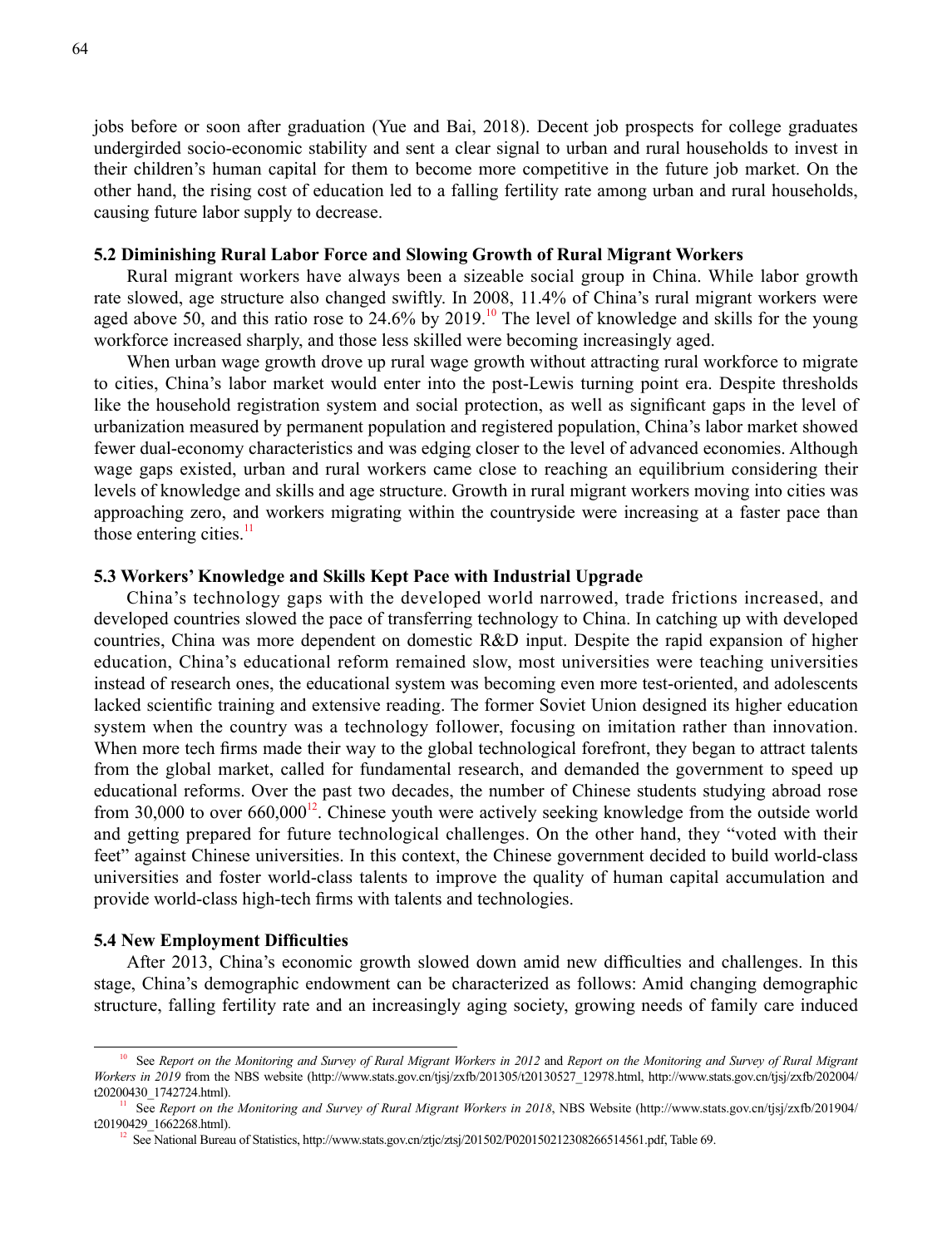the workforce to exit the labor market despite rising wages, causing labor supply to shrink at a faster pace than the reduction of population aged between 15 and 64 years. As reported in Table 1, China's employment rate fell by 5.6 percentage points in 2015 from 2010. A direct consequence of diminishing labor supply was the weakening economic growth momentum. On the other hand, marginal return on investment decreased as capital became abundant. In 2018, China's fixed asset formation grew by less than 6%. The two driving forces of the traditional growth model, i.e. labor growth and investment growth, were unsustainable. Rapid progress was made in China's industrial upgrade, heralding a new round of labor market adjustment.

In 2015, "employees of urban enterprises and institutions" decreased, which foretold a worsening trend in the employment situation, as shown in Figure 3. By experience, the number of "unemployed persons" can be calculated by subtracting "employed persons" from "economically active populations" released by the NBS. In 2007, this figure stood at 12.10 million people, which is a relatively low level since SOE reform, but started to increase after 2008 to peak at 30.91 million people by 2016 before falling to 30.46 million and 29.81 million persons by 2017 and 2018, respectively. If all those unemployed persons had appeared in China's urban labor market, there would be over 400 million urban employees with an unemployment rate of 6% to 7% (see Table 2). In the most challenging year of 2000, China's unemployment rate was only 19 million people. In September 2014, Premier Li Keqiang called for "mass innovation and mass entrepreneurship" at the World Economic Forum, and the first group of pilot cities for "mass innovation and mass entrepreneurship" were designated in 2015. From an employment perspective, this initiative was intended to encourage flexible employment, which was inconsistent with the policy orientation to promote labor market formalization since 2003. At the State Council meeting on September 20, 2017, it was recognized that "downward economic pressures in recent years have coincided with huge employment pressures"<sup>13</sup>, indicating the duality of economic and employment challenges.

## **6. Unaccomplished Reforms**

#### **6.1 Ending the Dual Economy**

The existence of the household registration system means that China's urban-rural divide remains. A nationally unified labor market has yet to be established, and the current level of urbanization stays below the potential optimal level. China's urban and rural integration remains an unaccomplished goal largely due to high thresholds for rural workers to settle in cities and the rural land system based on household contract responsibility system, which restricts rural workers from leaving the countryside. Urban-rural divide means an under-utilization of resource endowment and actual output below potential output. In the context of flagging economic growth, such institutional barrier has led to a deadweight loss.

In recent years, the urbanization of rural migrant workers has been an issue of great concern for the government and the society at large. Since the  $18<sup>th</sup>$  CPC National Congress, the central government has enacted a multitude of policies to lower the barriers and encourage rural migrant workers to settle in cities. Transition from permanent residents to registered residents helps change the life and work of rural migrants. It gives employers a stable expectation to provide them with long-term labor contracts and invest in their trainings and other forms of human capital; integration into cities will raise their expectation on children's education, prompting them to invest in their children as much as local urban households do, spend more time with their children, and put in more resources for their children to receive higher education. With more human capital, their children will become less vulnerable compared

<sup>13</sup> See http://news.cctv.com/2017/09/20/ARTI2xfa6LkAja2NTWrWGVFS170920.shtml.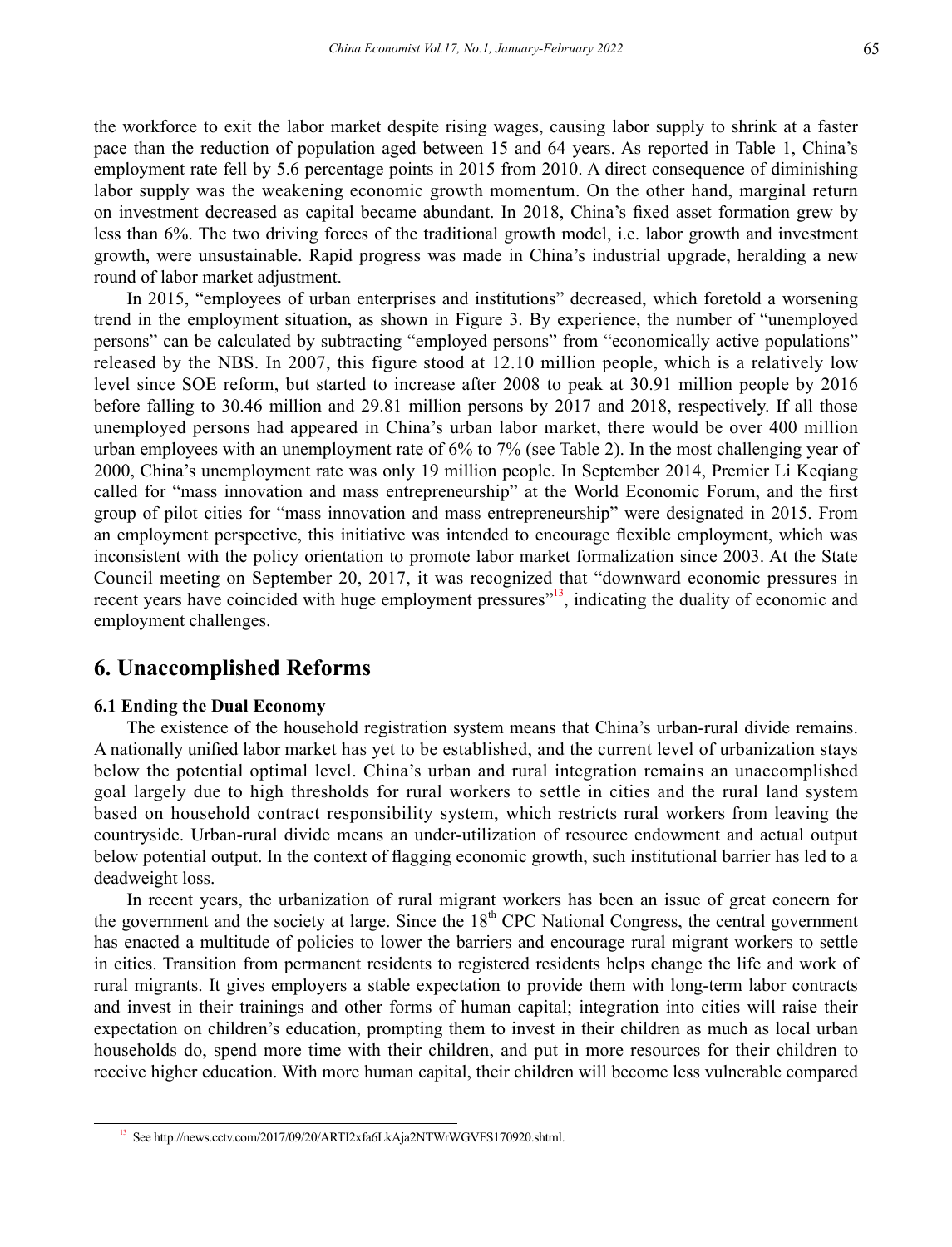| Year | Number of unemployed persons<br>(in 10,000) | National unemployment rate (%) | Urban unemployment rate (%) |
|------|---------------------------------------------|--------------------------------|-----------------------------|
|      | (1)                                         | (2)                            | (3)                         |
| 1999 | 1397                                        | 1.92                           | 5.87                        |
| 2000 | 1907                                        | 2.58                           | 7.61                        |
| 2001 | 1087                                        | 1.47                           | 4.31                        |
| 2002 | 1212                                        | 1.63                           | 4.60                        |
| 2003 | 1175                                        | 1.57                           | 4.29                        |
| 2004 | 1026                                        | 1.36                           | 3.62                        |
| 2005 | 1473                                        | 1.94                           | 4.93                        |
| 2006 | 1337                                        | 1.75                           | 4.32                        |
| 2007 | 1210                                        | 1.58                           | 3.76                        |
| 2008 | 1482                                        | 1.92                           | 4.41                        |
| 2009 | 1682                                        | 2.17                           | 4.81                        |
| 2010 | 2283                                        | 2.91                           | 6.18                        |
| 2011 | 2159                                        | 2.75                           | 5.67                        |
| 2012 | 2190                                        | 2.78                           | 5.57                        |
| 2013 | 2323                                        | 2.93                           | 5.73                        |
| 2014 | 2437                                        | 3.06                           | 5.84                        |
| 2015 | 2640                                        | 3.30                           | 6.13                        |
| 2016 | 3091                                        | 3.83                           | 6.94                        |
| 2017 | 3046                                        | 3.78                           | 6.69                        |
| 2018 | 2981                                        | 3.70                           | 6.42                        |

**Table 2: Unemployed Persons and Unemployment Rate (Estimated)** 

Source: Compiled according to data from the NBS website.

Notes: Unemployment rate in Column (2) is unemployed persons in Column (1) divided by (national employment + national unemployed persons); Unemployment rate in Column (3) is unemployed persons in Column (1) divided by (urban employed persons + urban unemployed persons).

with their parent generation.

Almlund *et al.* (2011) revealed the following fact after a series of experiments: In the "human capital-lifecycle" model, early-stage investment yields the highest return. The key to addressing future inequality is to intervene in the development of vulnerable groups in their youth and even infancy stages. Today, more than half of children grow up and receive education in the countryside, where teaching quality is inferior to that in cities. Moreover, isolation from parents prevents left-behind children to fully develop their cognitive and noncognitive skills, making it more likely for them to become vulnerable groups in the future labor market. The government should pay attention to them as early as possible to be responsible for future growth, employment and people's welfare.

#### **6.2 Efforts to Establish a Nationally Unified and Open Labor Market in the Exploration Stage**

Chinese cities have been expanding in size. At the beginning of reform and opening up in 1978, urban population only accounted for 17% of China's total population. By 2018, this ratio rose to 60%. In absolute terms, China's urban population rose from 170 million to over 800 million while urban employees increased from 95.14 million to 434.19 million. Large cities are thick markets with a high industrial concentration and long chains of division of labor, where access to transportation and rapid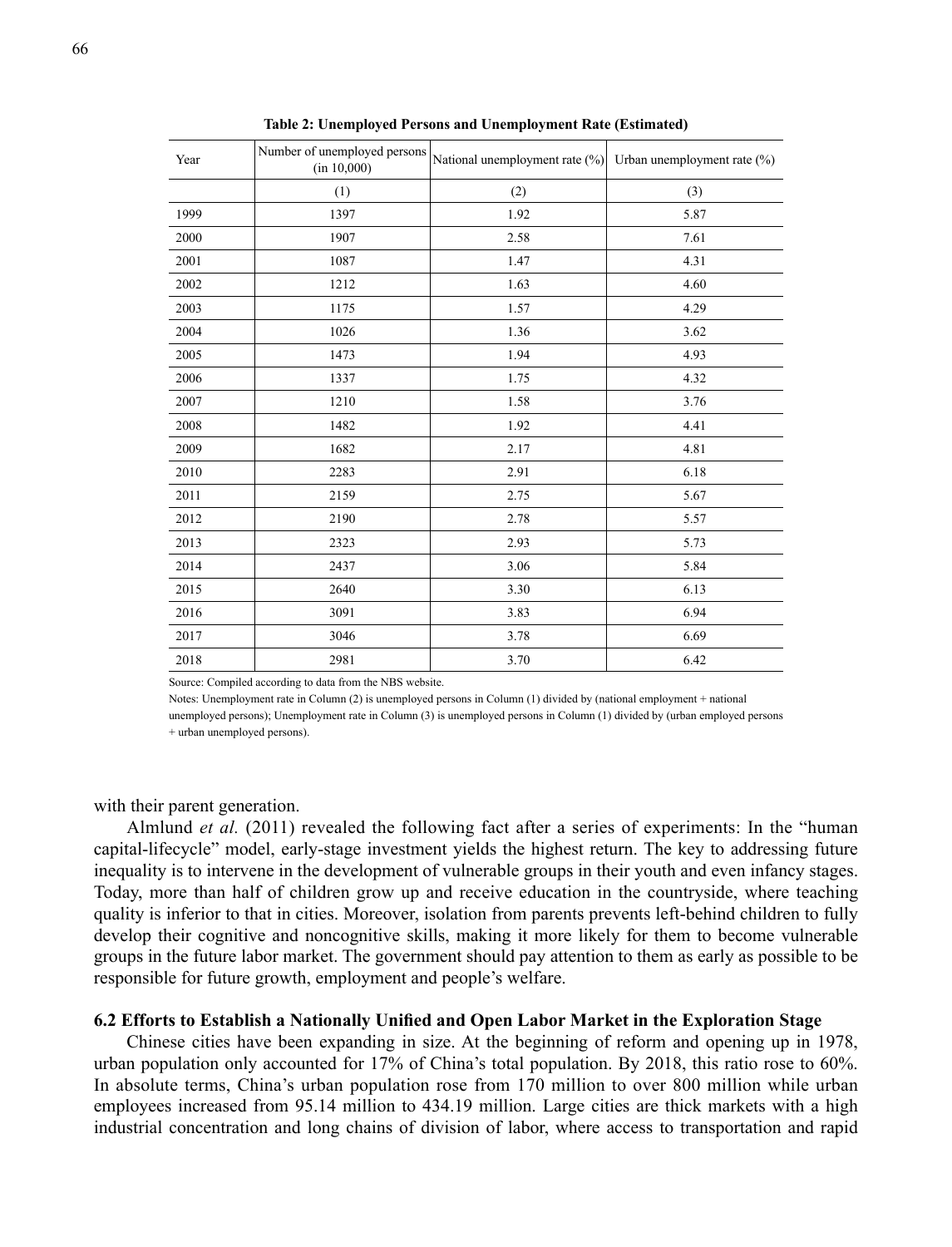dissemination of knowledge and information provide the source of innovation and momentum of growth (Glaeser, 2011; Moretti, 2012). Despite China's steadily rising urban population, inter-regional population growth has been uneven. Amid rapid urbanization in China's eastern coastal regions, huge city clusters or city belts have taken shape in the Pearl River Delta, the Yangtze River Delta and Beijing-Tianjin-Hebei regions, which not only attract an influx of population but are far more advanced than other regions. High-quality growth through further development of large cities represents the direction of China's future reform.

Local governments have recognized the contribution of population concentration to economic growth. Some large cities have tweaked their population policy to attract non-local residents, primarily college graduates, to settle, but are less motivated to grant urban citizenship to rural migrant workers. While some ultra-large cities have enacted a points-based household registration system, the threshold is high and hardly benefits rural migrant workers. Under pressures of labor shortage and unbalanced demographic structure, provincial-level regions in border areas have enacted policies to increase population and encourage birth and population migration from interior regions.

#### **6.3 Regional Economic Imbalances Increased by Labor Migration May**

Regional economic imbalances exist in China. Rapid economic growth in China's eastern coastal regions attract an influx of labor from interior provinces to narrow regional economic gaps. In recent years, central and western regions have faced a labor shortage while attracting labor-intensive industries from the eastern region to speed up growth. Yet provincial-level regions in China's western part struggled to attract industries from eastern part due to the high cost of land transportation, ecological fragility and restrictions against polluting enterprises. On China's labor migration landscape, both ordinary workers and highly qualified talents migrate from less developed western regions to prosperous eastern regions. Decreasing population and brain drain make regional economic imbalances even harder to reverse. Some western regions have sent alerts about "demographic security in border areas".

## **7. Concluding Remarks**

Change in China's labor market can be divided into two stages. In the first stage from the founding of the People's Republic of China to the eve of reform and opening up in 1978 , China adopted a strategy of prioritizing heavy industries, allocating resources to heavy industries by abolishing the labor market and distorting factor price. Urban modern sectors created few job opportunities, restricting massive labor force in the rural pool of labor. In the second stage from reform and opening up to the present day, the Chinese government has reformed the rigid planning system to introduce a labor market and develop private enterprises. Taking advantage of China's abundant labor force, the private sector focused on labor-intensive industries, created massive job opportunities, and propelled economic growth. Labor oversupply turned into a labor shortage.

In reviewing China's labor market development process from today's vantage point, it can be seen that the Chinese government has followed a market orientation and enacted wise policies to follow or steer market developments by fully leveraging China's comparative advantage of abundant workforce and attract workers to more productive non-farm sectors. When the centralized job placement system became unsustainable and some 16 million educated youth returned to cities, aggravating job pressures in cities, the Chinese government resolutely adjusted its employment policy and adopted the "three combinations" approach as the first step towards re-establishing the labor market. On the other hand, SOEs and collective enterprises were encouraged to recruit urban workforce, which ensured social stability and income distribution despite their modest profits. As grain output continued to rise under the household contract responsibility system, the government promptly lowered the threshold for rural residents to migrate to cities for jobs and business opportunities, which led to a further development in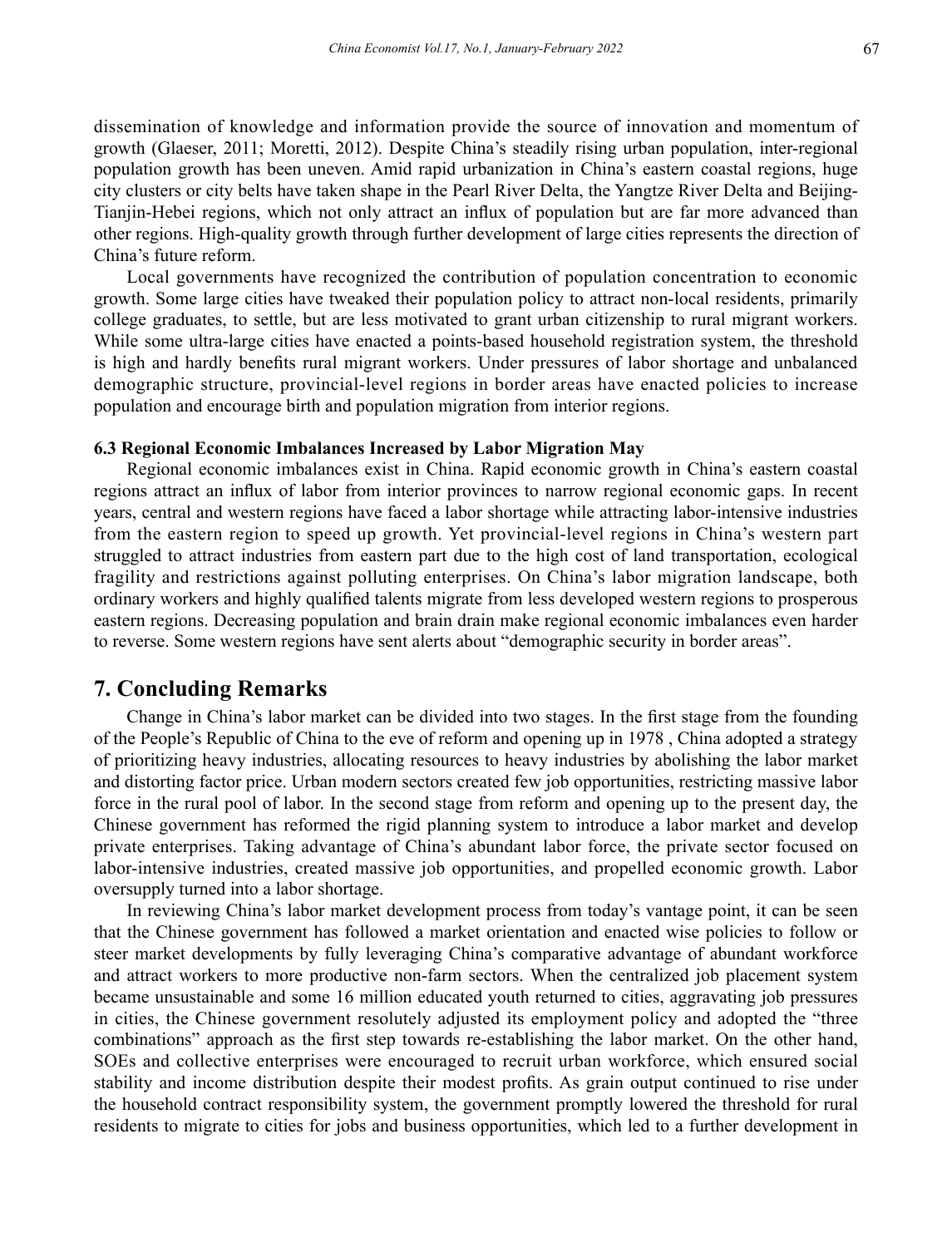the urban labor market. In 1992, China established the reform direction of establishing a socialist market economic system before enacting the *Labor Law* in 1994, which created the legal framework for labor protection.

Under the shocks of the Asian Financial Crisis, the Chinese government vowed to speed up SOE reform to reverse loss-making performance, which led to the second wave of unemployment after China's reform and opening up in 1978. Yet the thriving private economy absorbed some of the unemployment pressures, expediting market-based labor resource allocation. While some laid-off workers became employed in the growing private sector, others received cushion and protection under the "three social security lines", i.e. minimum living allowance for laid-off workers, unemployment insurance and subsistence protection. In 1999, the Chinese government decided to expand college enrolment, turning college education from elite education to mass education. In addition to easing employment pressures, college enrolment expansion provided human capital reserves for China's economic growth in the midand long-run. Rapid development of labor-intensive industries since China's WTO entry in 2001 created numerous job opportunities, reversing labor market oversupply. In retrospect, the Chinese government has seized every major opportunity and enacted wise policies to get over difficulties. By 2005, China had overcome the employment difficulties arising from SOE reform and implemented market-oriented allocation of talents and workers. Keenly aware of the transition from "mounting employment pressures" to a "labor shortage" and "surging wage growth" in the job market, the Chinese government enacted the new *Labor Contract Law (2008)* to formalize the labor market and enhance worker protection.

Adam Smith considers government tax revenues as a "reward for good governance". Rapid economic growth since reform and opening up, an end to joblessness that posed chronic challenges to governments and urban and rural households, better living standards for most people and steadily rising government fiscal revenue - all these can be seen as a reward to good governance of the Chinese government. The government has always been a major market participant, and the apt governance of the Chinese government is not as passive and pessimistic as claimed by Hayek in his analysis of the roles of government and the market (Hayek, 1995). By committing to market development, the Chinese government has boosted economic growth and public welfare while consolidating and justifying its governance. The decade from 2003 to 2012 is China's fastest-growing decade with bumper fiscal revenues and easing job pressures. Yet the end of hardships made government authorities at all levels to relent their hard work and rest on their laurels, resulting in a slowing pace of reform.

Since 2013, China's aggregate labor force has been shrinking. While working-age population decreased, labor participation rate continued to fall. Weakening traditional growth drivers have slowed economic growth and induced a new round of employment pressures. China has entered into the uppermiddle-income stage with an aging society and rising labor cost, rendering its labor-intensive industries less competitive. This economic situation is referred to by the Chinese government as the "new normal". The international environment has changed, too. Developed countries have started to take a more competitive stance against China. As can be learned from lessons and experiences since China's reform and opening up, all external shocks are neutral, and the end result depends on policy measures adopted in responding to those shocks. The Chinese government has reaffirmed its commitment to marketoriented reforms, free trade, and further integration into the global market. Maintaining labor market flexibility and stability, prioritizing employment policy as the foremost macroeconomic policy, achieving full employment and fostering human capital - these are China's experiences over the past 40 years and the fundamental answer to future challenges.

In retrospect of the past seven decades, China abolished the labor market in the first stage when its economic growth averaged a mere 3% to 4% and people's living standards stagnated. In the second stage after reform and opening up, China's labor market started to develop to give full play to its comparative advantage of resource endowment and boost economic growth. Even in the most challenging times of